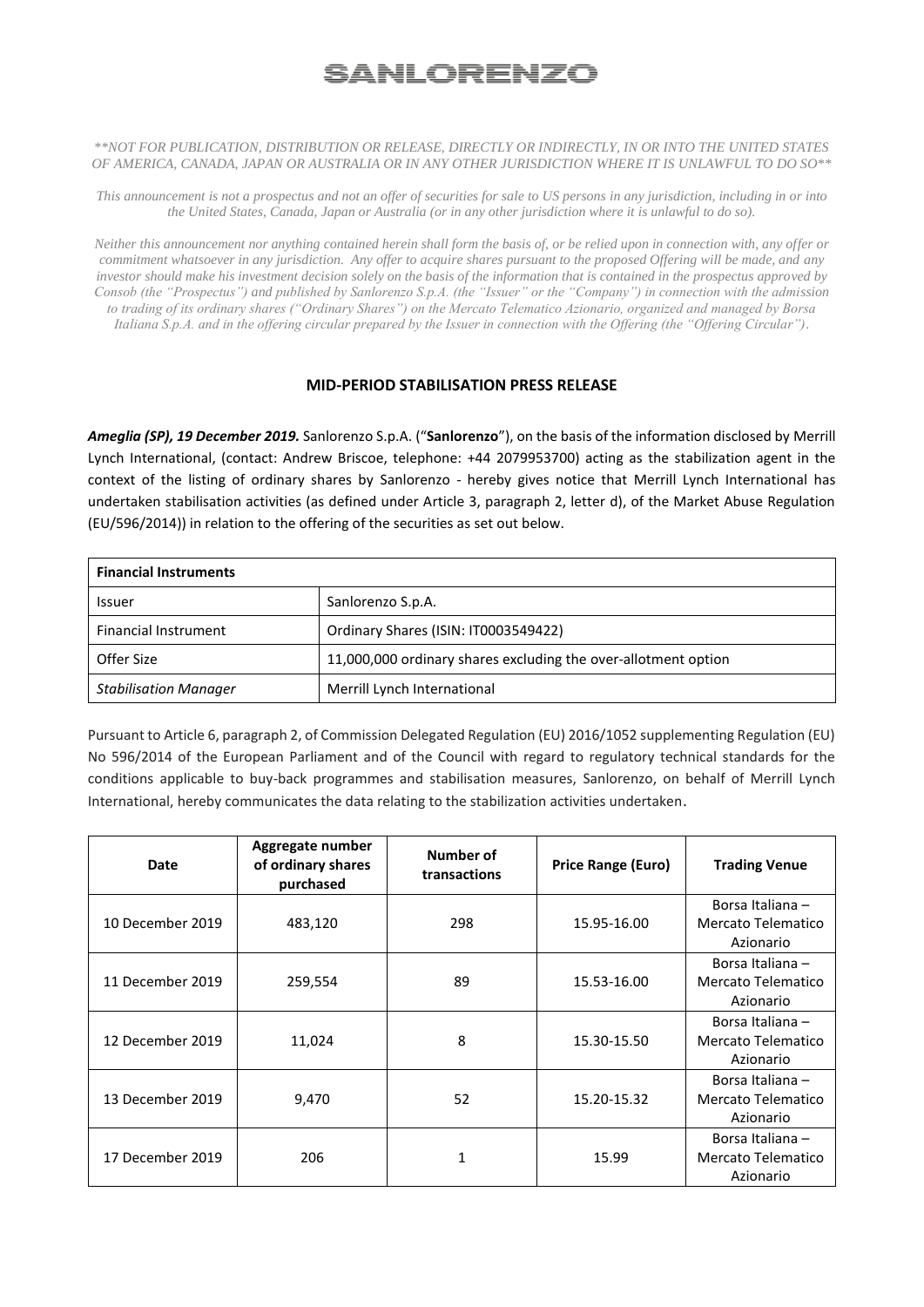| Date             | Aggregate number<br>of ordinary shares<br>purchased | Number of<br>transactions | <b>Price Range (Euro)</b> | <b>Trading Venue</b>                                |
|------------------|-----------------------------------------------------|---------------------------|---------------------------|-----------------------------------------------------|
| 18 December 2019 | 18,871                                              | 19                        | 15.85-15.95               | Borsa Italiana -<br>Mercato Telematico<br>Azionario |
| 19 December 2019 | 10,000                                              |                           | 15.70-15.72               | Borsa Italiana -<br>Mercato Telematico<br>Azionario |

This press release is issued also on behalf of Merrill Lynch International pursuant to Article 6, paragraph 2, of Commission Delegated Regulation (EU) 2016/1052.

**\*\*\***

Press contacts: **Weber Shandwick | Advisory** Giorgio Catalano M. 334 696 9275 Mail [gcatalano@advisorywebershandwick.it](mailto:gcatalano@advisorywebershandwick.it)  Francesca Visioni M. 342 973 7950 Mail [fvisioni@advisorywebershandwick.it](mailto:fvisioni@advisorywebershandwick.it)

The contents of this announcement, which have been prepared by the Issuer and its consolidated subsidiaries (together, the "Group") and are the sole responsibility of Issuer, is for background purposes only and does not purport to be full or complete. No reliance may be placed by any person for any purpose on the information contained in this announcement or its accuracy, fairness or completeness.

This announcement is not for publication or distribution, directly or indirectly, in or into the United States. The distribution of this announcement may be restricted by law in certain jurisdictions and persons into whose possession any document or other information referred to herein comes should inform themselves about and observe any such restriction. Any failure to comply with these restrictions may constitute a violation of the securities laws of any such jurisdiction.

This announcement does not contain or constitute an offer of, or the solicitation of an offer to buy, Ordinary Shares to any person in the United States, Australia, Canada or Japan or in any jurisdiction to whom or in which such offer or solicitation is unlawful. The Ordinary Shares referred to herein may not be offered or sold in the United States unless registered under the US Securities Act of 1933 (the "Securities Act") or offered in a transaction exempt from, or not subject to, the registration requirements of the Securities Act. The offer and sale of Ordinary Shares referred to herein has not been and will not be registered under the Securities Act or under the applicable securities laws of Australia, Canada or Japan. Subject to certain exceptions, the Ordinary Shares referred to herein may not be offered or sold in Australia, Canada or Japan or to, or for the account or benefit of, any national, resident or citizen of Australia, Canada or Japan. There will be no public offer of the Ordinary Shares in the United States, Australia, Canada or Japan or elsewhere.

In member states of the European Economic Area ("EEA") (each, a "Relevant Member State"), this announcement and any offer if made subsequently is directed only at persons who are "qualified investors" within the meaning of the Prospectus Regulation (Regulation (EU) 2017/1129) ("Qualified Investors"). In Italy this announcement is directed exclusively at Qualified Investors as such term is defined in Article 34-ter, paragraph 1, letter b), of CONSOB Regulation on Issuers No. 11971 of May 14, 1999, as subsequently amended and supplemented by Article 35, paragraph 1, letter d), of CONSOB Regulation on Intermediaries No. 20307 of February 15, 2018. In the United Kingdom this announcement is directed exclusively at Qualified Investors (i) who have professional experience in matters relating to investments falling within Article 19(5) of the Financial Services and Markets Act 2000 (Financial Promotion) Order 2005, as amended (the "Order") or (ii) who fall within Article 49(2)(A) to (D) of the Order, and (iii) to whom it may otherwise lawfully be communicated, and any investment activity to which it relates will only be engaged in with such persons and it should not be relied on by anyone other than such persons.

This announcement may include statements that are, or may be deemed to be, "forward-looking statements". These forward-looking statements may be identified by the use of forward-looking terminology, including the terms "believes", "estimates", "plans", "projects", "anticipates", "expects", "intends", "may", "will" or "should" or, in each case, their negative or other variations or comparable terminology, or by discussions of strategy, plans, objectives, goals, future events or intentions. Forward-looking statements may and often do differ materially from actual results. Any forward-looking statements reflect the Company's current view with respect to future events and are subject to risks relating to future events and other risks, uncertainties and assumptions relating to the Group's business, results of operations, financial position, liquidity, prospects, growth or strategies. Forward-looking statements speak only as of the date they are made.

This announcement contains alternative performance indicators that are not recognized by IFRS. Different companies and analysts may calculate these non-IFRS measures differently, so making comparisons among companies on this basis should be done very carefully. These non-IFRS measures have limitations as analytical tools, are not measures of performance or financial condition under IFRS and should not be considered in isolation or construed as substitutes for operating profit or net profit as an indicator of our operations in accordance with IFRS.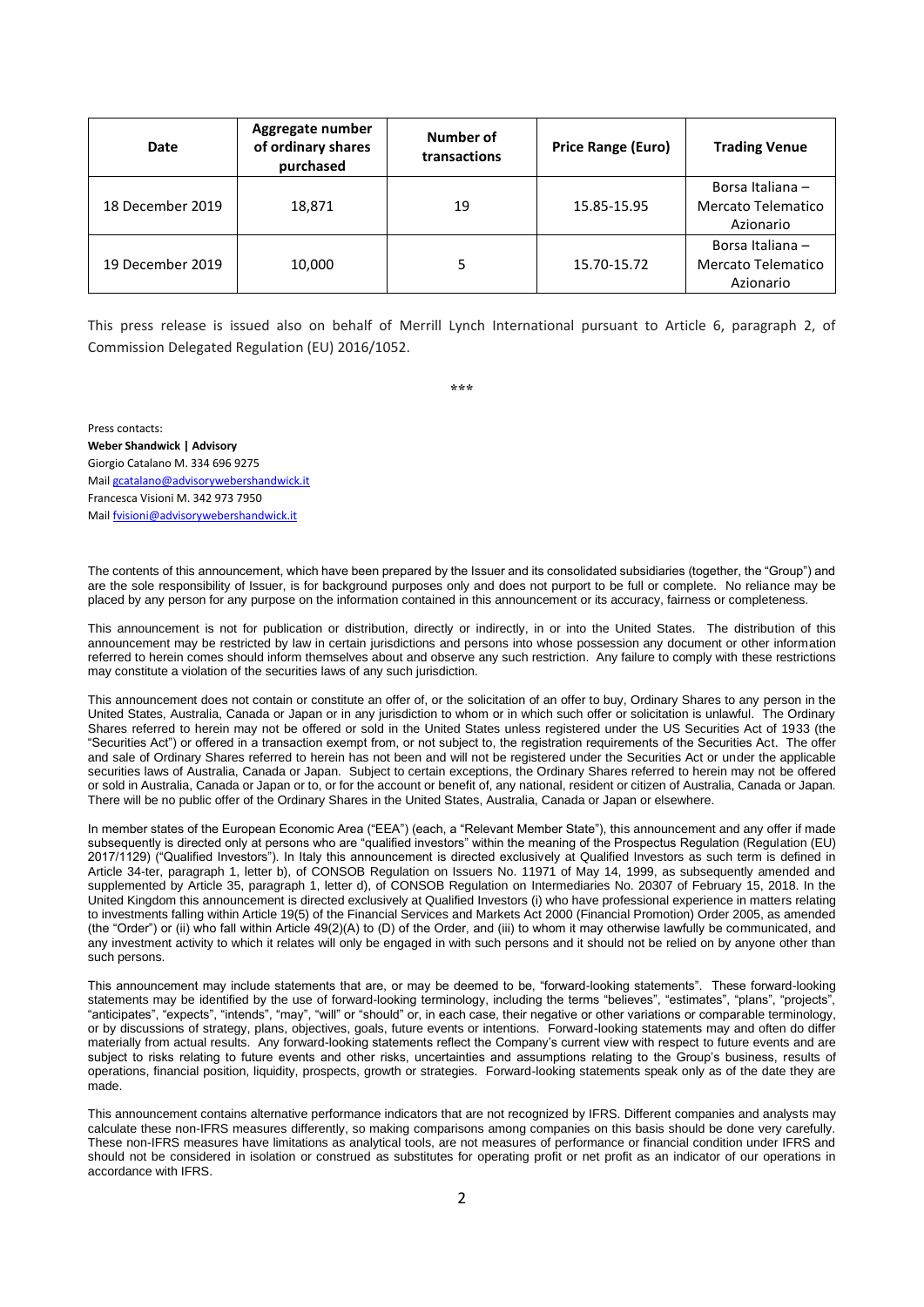Each of Issuer, Merrill Lynch International, Banca IMI S.p.A. and UniCredit Bank AG Milan Branch (the "Managers") and their respective affiliates expressly disclaims any obligation or undertaking to update, review or revise any forward looking statement contained in this announcement whether as a result of new information, future developments or otherwise.

Any purchase of Ordinary Shares in the proposed Offering should be made solely on the basis of the information contained in the final Prospectus and the Offering Circular to be issued by the Company in connection with the Offering. The information in this announcement is subject to change.

The date of admission may be influenced by things such as market conditions. There is no guarantee that admission will occur and you should not base your financial decisions on Issuer's intentions in relation to admission at this stage. Acquiring investments to which this announcement relates may expose an investor to a significant risk of losing all of the amount invested. Persons considering making such investments should consult an authorised person specialising in advising on such investments. This announcement does not constitute a recommendation concerning the Offering. The value of shares can decrease as well as increase. Potential investors should consult a professional advisor as to the suitability of the Offering for the person concerned.

The Managers are acting exclusively for Issuer and no-one else in connection with the Offering. They will not regard any other person as their respective clients in relation to the Offering and will not be responsible to anyone other than Issuer for providing the protections afforded to their respective clients, nor for providing advice in relation to the Offering, the contents of this announcement or any transaction, arrangement or other matter referred to herein.

In connection with the Offering of the Ordinary Shares, the Managers and any of their affiliates, may take up a portion of the Ordinary Shares in the Offering as a principal position and in that capacity may retain, purchase, sell, offer to sell for their own accounts such Ordinary Shares and other securities of the Company or related investments in connection with the Offering or otherwise. Accordingly, references in the Prospectus and in the Offering Circular, once available, to the Ordinary Shares being issued, offered, subscribed, acquired, placed or otherwise dealt in should be read as including any issue or offer to, or subscription, acquisition, placing or dealing by, the Managers and any of their affiliates acting in such capacity. In addition the Managers and any of their affiliates may enter into financing arrangements (including swaps, warrants or contracts for differences) with investors in connection with which the Managers and any of their affiliates may from time to time acquire, hold or dispose of Ordinary Shares. The Managers do not intend to disclose the extent of any such investment or transactions otherwise than in accordance with any legal or regulatory obligations to do so.

None of the Managers or any of their respective affiliates or any of their respective directors, officers, employees, advisers or agents accepts any responsibility or liability whatsoever for or makes any representation or warranty, express or implied, as to the truth, accuracy or completeness of the information in this announcement (or whether any information has been omitted from the announcement) or any other information relating to the Company, its subsidiaries or associated companies, whether written, oral or in a visual or electronic form, and howsoever transmitted or made available or for any loss howsoever arising from any use of this announcement or its contents or otherwise arising in connection therewith.

In connection with the Offering, Merrill Lynch International as stabilization manager, or any of its agents, may (but will be under no obligation to), to the extent permitted by applicable law, over-allot Ordinary Shares or effect other transactions with a view to supporting the market price of the Ordinary Shares at a higher level than that which might otherwise prevail in the open market. Merrill Lynch International is not required to enter into such transactions and such transactions may be effected on any stock market, over-the-counter market, stock exchange or otherwise and may be undertaken at any time during the period commencing on the date of the commencement of conditional dealings of the Ordinary Shares on the Mercato Telematico Azionario, organized and managed by Borsa Italiana S.p.A., and ending no later than 30 calendar days thereafter. However, there will be no obligation on Merrill Lynch International or any of its agents to effect stabilizing transactions and there is no assurance that stabilizing transactions will be undertaken. Such stabilizing measures, if commenced, may be discontinued at any time without prior notice. In no event will measures be taken to stabilize the market price of the Ordinary Shares above the offer price. Save as required by law or regulation, neither Merrill Lynch International nor any of its agents intends to disclose the extent of any over-allotments made and/or stabilization transactions conducted in relation to the Offering.

In connection with the Offering, Merrill Lynch International as stabilization manager, may, for stabilization purposes, over-allot Ordinary Shares up to a maximum of 10% of the total number of Ordinary Shares comprised in the Offering. For the purposes of allowing it to cover short positions resulting from any such over-allotments and/or from sales of Ordinary Shares effected by it during the stabilization period, Merrill Lynch International will enter into over-allotment arrangements pursuant to which Merrill Lynch International may purchase or procure purchasers for additional Ordinary Shares up to a maximum of 10% of the total number of Ordinary Shares comprised in the Offering (the "Over Allotment Shares") at the offer price. The over-allotment arrangements will be exercisable in whole or in part, upon notice by Merrill Lynch International, at any time on or before the 30th calendar day after the commencement of conditional trading of the Ordinary Shares on the Mercato Telematico Azionario, organized and managed by Borsa Italiana S.p.A. Any Over-allotment Shares made available pursuant to the over-allotment arrangements, including for all dividends and other distributions declared, made or paid on the Ordinary Shares, will be purchased on the same terms and conditions as the Ordinary Shares being issued or sold in the Offering and will form a single class for all purposes with the other Ordinary Shares.

## **Notice to Distributors**

Solely for the purposes of the product governance requirements contained within: (a) EU Directive 2014/65/EU on markets in financial instruments, as amended ("MiFID II"); (b) Articles 9 and 10 of Commission Delegated Directive (EU) 2017/593 supplementing MiFID II; and (c) local implementing measures (together, the "MiFID II Product Governance Requirements"), and disclaiming all and any liability, whether arising in tort, contract or otherwise, which any "manufacturer" (for the purposes of the MiFID II Product Governance Requirements) may otherwise have with respect thereto, the Ordinary Shares have been subject to a product approval process, which has determined that the Ordinary Shares are: (i) compatible with an end target market of retail investors and investors who meet the criteria of professional clients and eligible counterparties, each as defined in MiFID II; and (ii) eligible for distribution through all distribution channels as are permitted by MiFID II to such target market (the "Target Market Assessment"). Notwithstanding the Target Market Assessment, distributors should note that: the price of the Ordinary Shares may decline and investors could lose all or part of their investment; the Ordinary Shares offer no guaranteed income and no capital protection; and an investment in the Ordinary Shares is